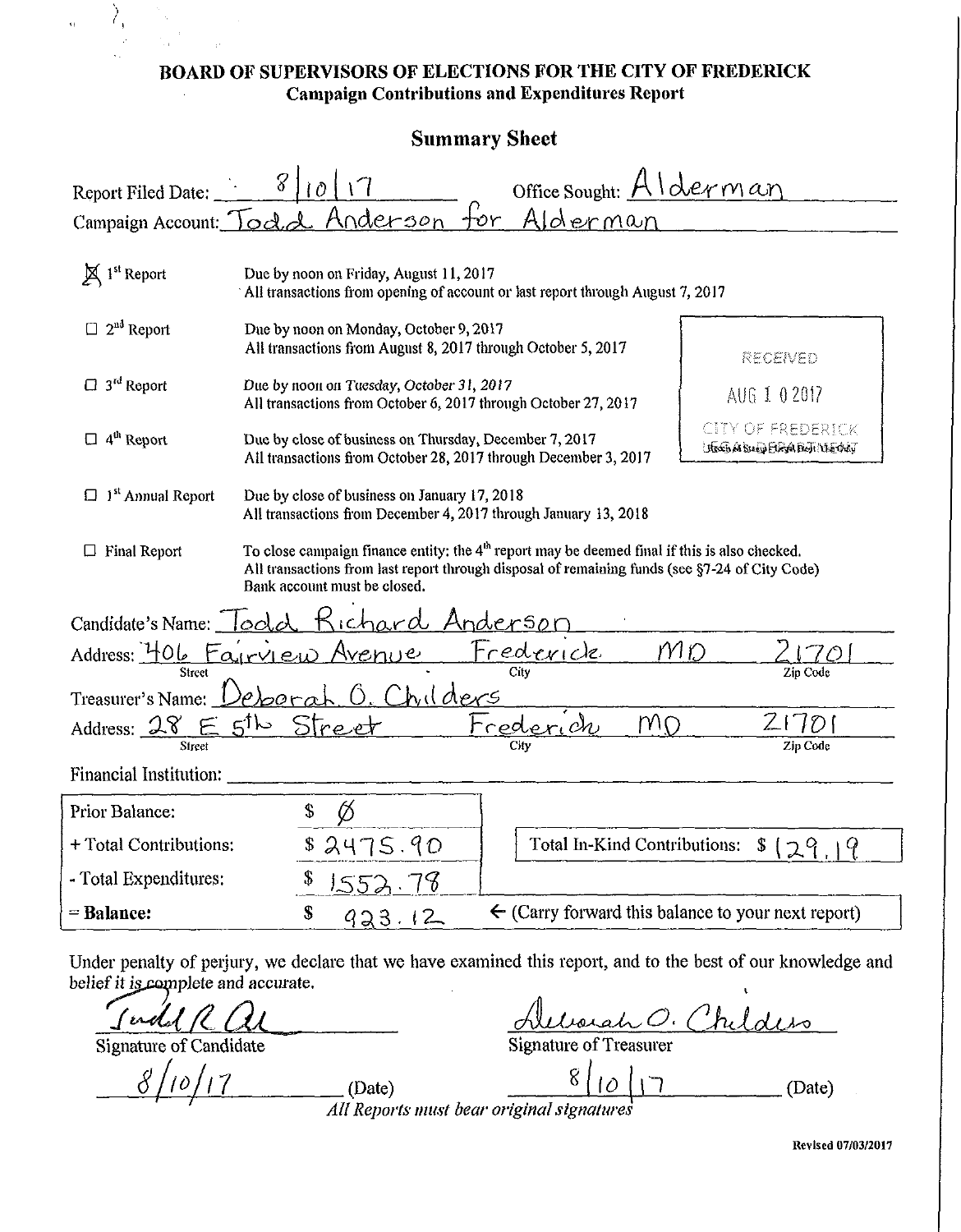### **CONTRIBUTIONS** Report 1

 $\sqrt{2}$ 

 $\mathcal{L}_{\chi}$  $\sqrt{ }$ 

Campaign Account: Todd Anderson

|                    | 5/1/2017 Todd Anderson            | \$  | 300.00 |
|--------------------|-----------------------------------|-----|--------|
|                    | 406 Fairview Avenue               |     |        |
|                    | Frederick, MD 21701               |     |        |
|                    | 5/10/2017 Sean MacMillan          | \$  | 50.00  |
|                    | <b>37 Bernard Avenue</b>          |     |        |
|                    | Bernardsville, NJ 07924           |     |        |
|                    | 5/10/2017 Jennifer Dougherty      | \$  | 100.00 |
|                    | 611 Magnolia Avenue               |     |        |
|                    | Frederick, MD 21701               |     |        |
|                    | 5/16/2017 Angelia Joy             | \$  | 100.00 |
|                    | 201 E 2nd Street                  |     |        |
|                    | Frederick, MD 21701               |     |        |
|                    | 5/16/2017 Todd Anderson           | \$  | 100.00 |
|                    | 406 Fairview Avenue               |     |        |
|                    | Frederick, MD 21701               |     |        |
|                    | 5/17/2017 Scott Kubic             | \$  | 50.00  |
|                    | 6454 Mariborough Terrace          |     |        |
|                    | Frederick, MD 21701               |     |        |
|                    | 5/24/2017 Patricia Koch           | \$  | 50.00  |
|                    | 917 Saint Charles Ave., NW        |     |        |
|                    | Atlanta, GA 30306                 |     |        |
|                    | 6/9/2017 Todd Anderson            | \$  | 200.00 |
|                    | 406 Fairview Avenue               |     |        |
|                    | Frederick, MD 21701               |     |        |
| 6/22/2017 Bob Elam |                                   | \$  | 17.00  |
|                    | 518 Green Street                  |     |        |
|                    | Boonton, NJ 07005                 |     |        |
|                    | 6/26/2017 Todd Anderson - Staples | \$  | 109.41 |
|                    | 406 Fairview Avenue               |     |        |
|                    | Frederick, MD 21701               |     |        |
|                    | 7/3/2017 Steve Sinclair           | \$  | 100.00 |
|                    | 302 Stanley Drive                 |     |        |
|                    | S.B. CA 93105                     |     |        |
|                    | 7/10/2017 Todd Anderson - Walmart | \$. | 45.93  |
|                    | <b>406 Fairview Avenue</b>        |     |        |
|                    | Frederick, MD 21701               |     |        |
|                    | 7/18/2017 Todd Anderson           | Ş   | 5.00   |
|                    | 406 Fairview Avenue               |     |        |
|                    | Frederick, MD 21701               |     |        |
|                    | 7/20/2017 Todd Anderson           | \$  | 4.56   |
|                    | 406 Fairview Avenue               |     |        |
|                    | Frederick, MD 21701               |     |        |
|                    | 7/26/2017 Rebecca Boardman        | \$  | 75.00  |
|                    | PO Box 338                        |     |        |
|                    | Thurmont, MD 21788                |     |        |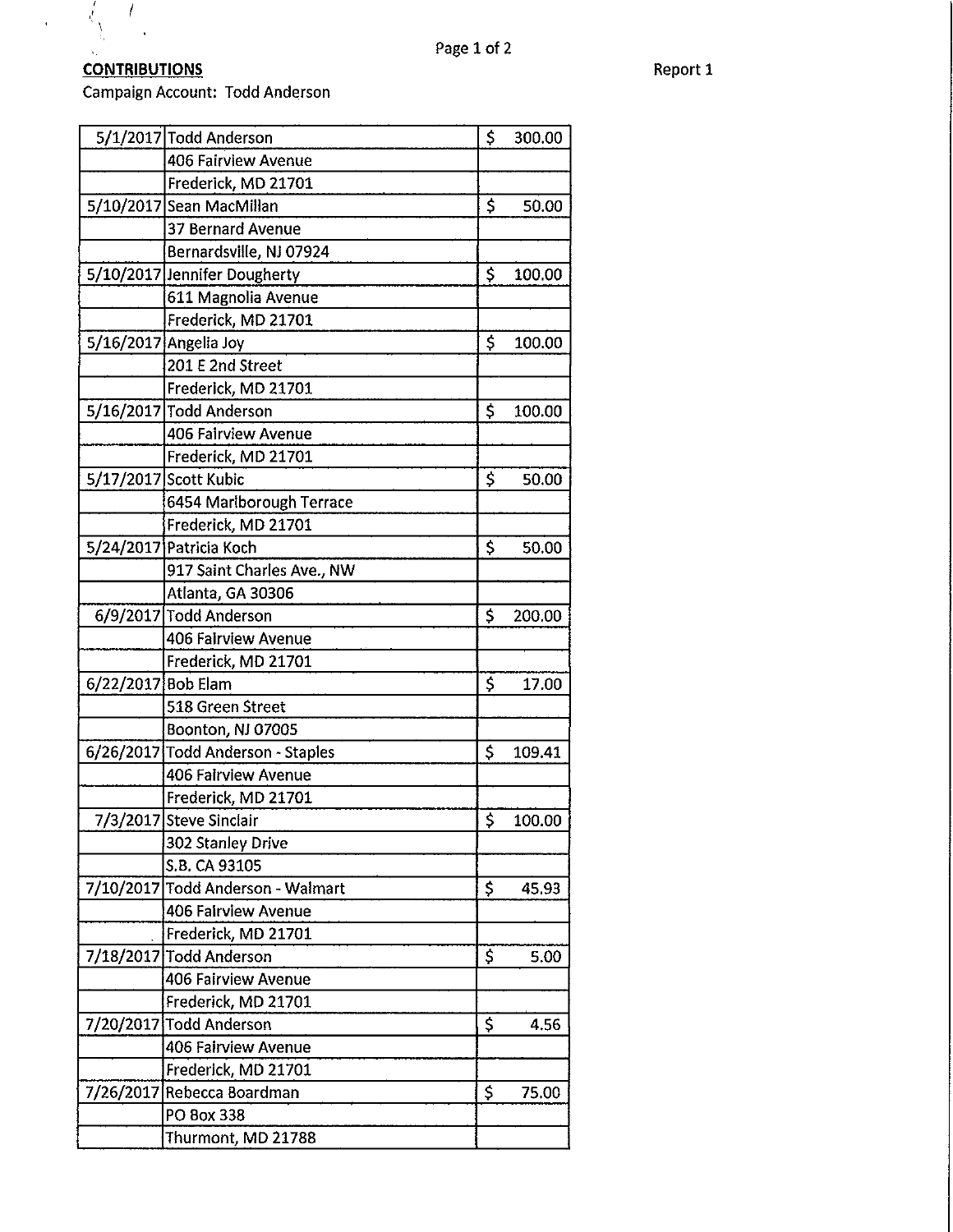## **CONTRIBUTIONS** Report 1

 $\bar{t}$ 

 $\hat{\mathbf{r}}$ 

 $\mathcal{F}_{\mu}$ 

 $\mathbf{t}$ 

 $\lambda = \lambda$ 

Campaign Account: Todd Anderson

 $\frac{1}{2}$ 

|                    | 7/26/2017 Todd Anderson     | \$<br>250.00 |
|--------------------|-----------------------------|--------------|
|                    | 406 Fairview Avenue         |              |
|                    | Frederick, MD 21701         |              |
|                    | 7/31/2017 John Hagemann     | \$<br>100.00 |
|                    | 56 Water Street             |              |
|                    | Thurmont, MD 21788          |              |
| 8/2/2017 David Joy |                             | \$<br>25.00  |
|                    | 201 E 2nd Street            |              |
|                    | Frederick, MD 21701         |              |
|                    | 8/2/2017 Mark Jafari        | \$<br>25.00  |
|                    | 4106 Celtic Way             |              |
|                    | Frederick, MD 21701         |              |
|                    | 8/2/2017 Thomas Barse       | \$<br>250.00 |
|                    | 8253 Dollyhyde RD           |              |
|                    | mouny Airy, MD 21771        |              |
|                    | 8/2/2017 Kenneth Shapiro    | \$<br>40.00  |
|                    | <b>304 Rockwell Terrace</b> |              |
|                    | Frederick, MD 21701         |              |
|                    | 8/2/2017 R Daniel Rice      | \$<br>100.00 |
|                    | 4 East Church Street        |              |
|                    | Frederick, MD 21701         |              |
|                    | 8/2/2017 Leah Ermath        | \$<br>100.00 |
|                    | 109 E 2nd Street            |              |
|                    | Frederick, MD 21701         |              |
|                    | 8/2/2017 Edward Morrell     | \$<br>50.00  |
|                    | 242 E 2nd Street            |              |
|                    | Frederick, MD 21701         |              |
|                    | 8/2/2017 John Hayes         | \$<br>50.00  |
|                    | 6731 Dickerson Rd           |              |
|                    | Dickerson, MD 20842         |              |
|                    | 8/2/2017 David Baer         | \$<br>150.00 |
|                    | 151 Antler Cir              |              |
|                    | San Antonio, TX 78232       |              |
|                    | 8/2/2017 Todd Anderson      | \$<br>4.00   |
|                    | 406 Fairview Avenue         |              |
|                    | Frederick, MD 21701         |              |
|                    | 8/2/2017 Angelia Joy        | \$<br>25.00  |
|                    | 201 E 2nd Street            |              |
|                    | Frederick, MD 21701         |              |
|                    |                             |              |
|                    |                             |              |
| TOTAL              |                             | \$2,475.90   |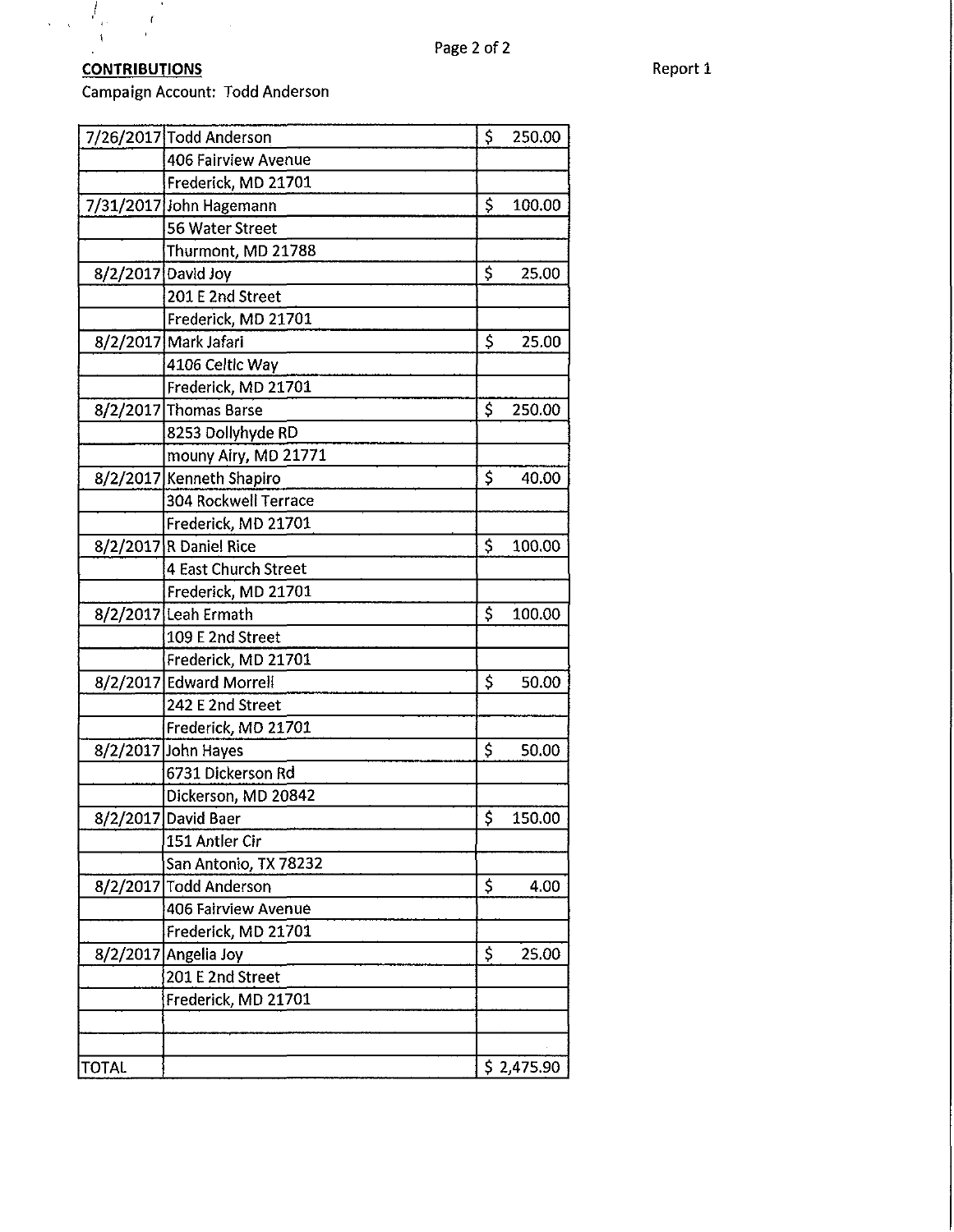#### Campaign Account: **Todd** Anderson

|                    | 5/4/2017 Squarespace - WEBPAGE          | \$<br>216.00 |
|--------------------|-----------------------------------------|--------------|
|                    | 225 Varick Street, 12th Floor           |              |
|                    | New York, NY 10014                      |              |
|                    | 5/10/2017 Squarespace                   | \$<br>7.95   |
|                    | 225 Varick Street, 12th Floor           |              |
|                    | New York, NY 10014                      |              |
|                    | 5/16/2017 Squarespace                   | \$<br>5.20   |
|                    | 225 Varick Street, 12th Floor           |              |
|                    | New York, NY 10014                      |              |
|                    | 5/17/2017 Squarespace                   | \$<br>2.75   |
|                    | 225 Varick Street, 12th Floor           |              |
|                    | New York, NY 10014                      |              |
|                    | 5/24/2017 Squarespace                   | \$<br>2.75   |
|                    | 225 Varick Street, 12th Floor           |              |
|                    | New York, NY 10014                      |              |
|                    | 5/31/2017 Frederick Co Democratic Party | \$<br>85.00  |
|                    | PO Box 793                              |              |
|                    | Frederick, MD 21705                     |              |
|                    | 6/8/2017 Frederick Co Democratic Party  | \$<br>35.00  |
|                    | <b>PO Box 793</b>                       |              |
|                    | Frederick MD 21705                      |              |
|                    | 6/12/2017 MinuteMan Press               | \$<br>52.84  |
|                    | 917A West 7th Street                    |              |
|                    | Frederick, MD 21701                     |              |
|                    | 6/20/2017 Cheapestees.com               | \$<br>160.25 |
|                    | 1400 Rollins Road                       |              |
|                    | Burlingame, CA 94010                    |              |
|                    | 6/20/2017 Victorystore.com              | \$<br>295.66 |
|                    | 563-884-4464                            |              |
|                    | Davenport, IA 52722                     |              |
|                    | 6/22/2017 Squarespace                   | \$<br>1.13   |
|                    | 225 Varick Street, 12th Floor           |              |
|                    | New York, NY 10014                      |              |
| 6/26/2017 4Imprint |                                         | \$<br>225,93 |
|                    | 101 Commerce Street                     |              |
|                    | Oshkosh, WI 54901                       |              |
| 6/26/2017 Staples  |                                         | \$<br>109.41 |
|                    | 1305 West 7th Street                    |              |
|                    | Frederick, MD 21702                     |              |
|                    | 6/26/2017 Squarespace                   | \$<br>5.20   |
|                    | 225 Varick Street, 12th Floor           |              |
|                    | New York, NY 10014                      |              |
| 7/10/2017 Walmart  |                                         | \$<br>45.93  |
|                    | 7400 Guilford Drive                     |              |
|                    | Frederick, MD 21704                     |              |

 $\bar{a}$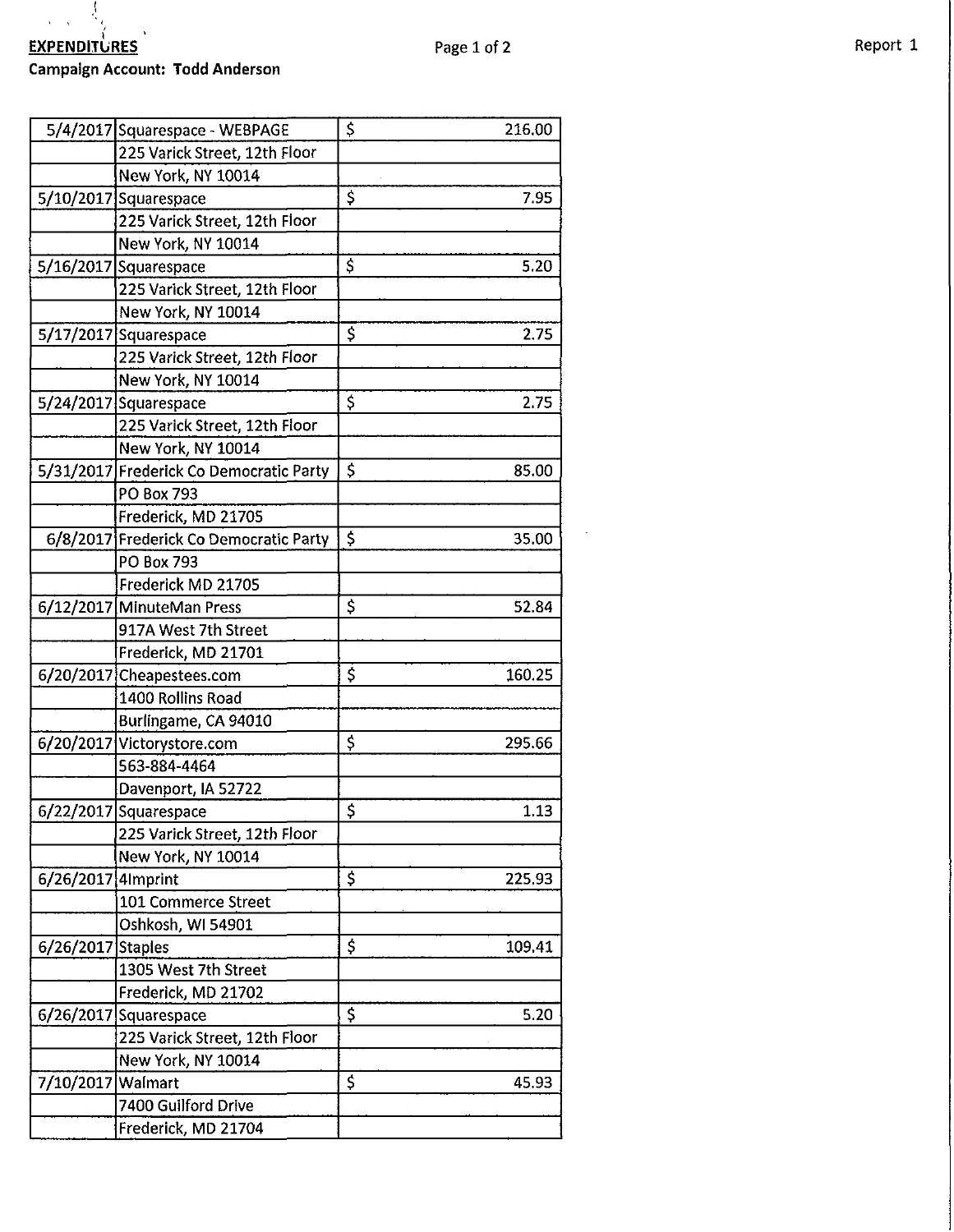# , i.e.  $\sim 3$ **EXPENDITURES** Report 1

## **Campaign Account: Todd Anderson**

|       | 7/18/2017 Squarespace         | \$<br>75.00    |
|-------|-------------------------------|----------------|
|       | 225 Varick Street, 12th Floor |                |
|       | New York, NY 10014            |                |
|       | 7/18/2017 Squarespace         | \$<br>0.50     |
|       | 225 Varick Street, 12th Floor |                |
|       | New York, NY 10014            |                |
|       | 7/26/2017 Squarespace         | \$<br>2.48     |
|       | 225 Varick Street, 12th Floor |                |
|       | New York, NY 10014            |                |
|       | 7/27/2017 Olde Mother Brewing | \$<br>217.73   |
|       | 911 E Patrick St              |                |
|       | Frederick, MD 21701           |                |
|       | 7/31/2017 Squarespace         | \$<br>3.20     |
|       | 225 Varick Street, 12th Floor |                |
|       | New York, NY 10014            |                |
|       | 8/2/2017 Squarespace          | \$<br>0.69     |
|       | 225 Varick Street, 12th Floor |                |
|       | New York, NY 10014            |                |
|       | 8/2/2017 Squarespace          | \$<br>0.12     |
|       | 225 Varick Street, 12th Floor |                |
|       | New York, NY 10014            |                |
|       | 8/2/2017 Squarespace          | \$<br>2.06     |
|       | 225 Varick Street, 12th Floor |                |
|       | New York, NY 10014            |                |
| TOTAL |                               | \$<br>1,552.78 |